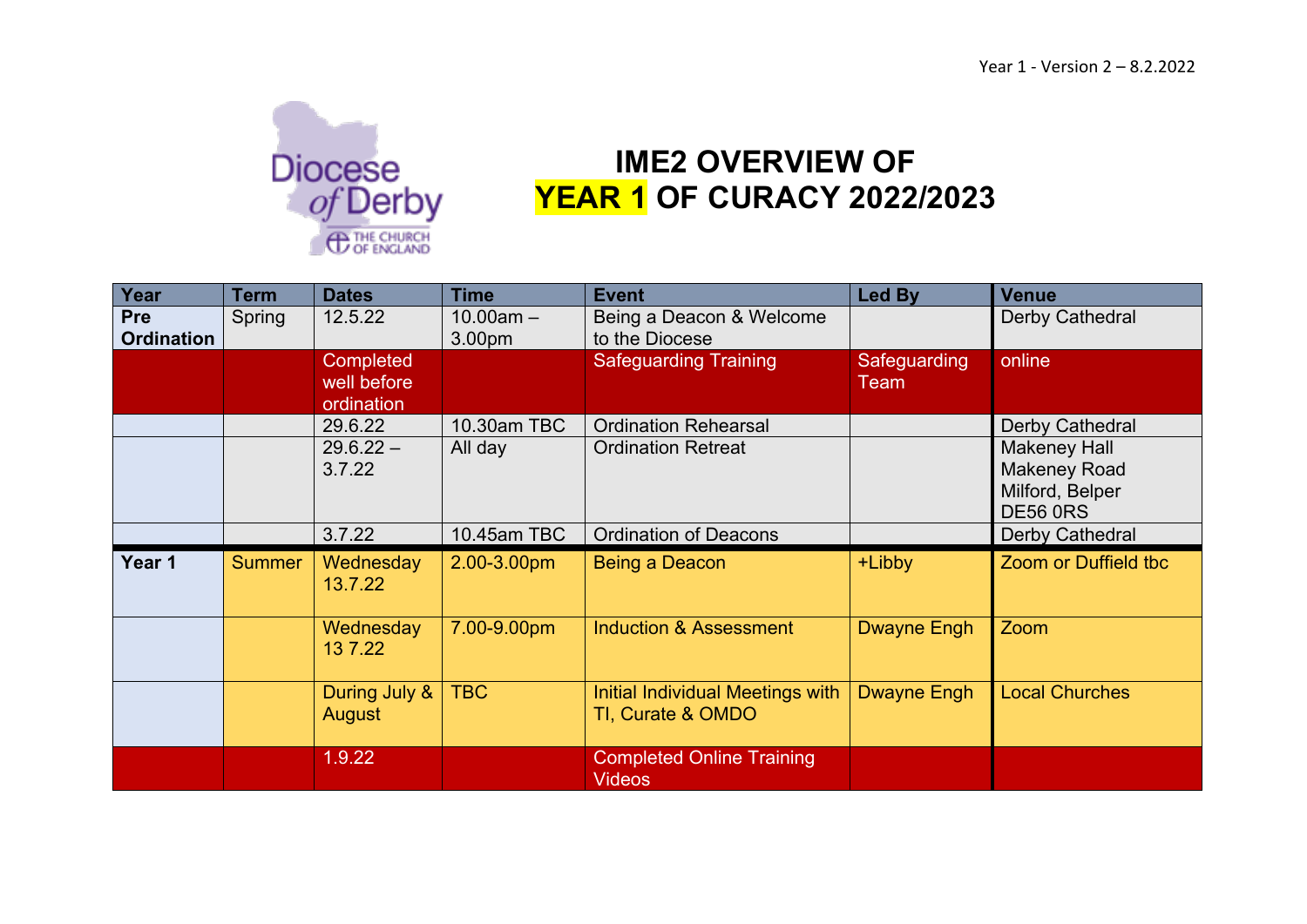| <b>Autumn</b> | <b>Tuesday</b><br>6.922                                | 7.00-9.30pm                                             | <b>Context Presentations</b>                                                         | <b>Dwayne Engh</b>                         | <b>Christ Church</b><br><b>Bridge Street</b><br>Belper DE56 1BA                                            |
|---------------|--------------------------------------------------------|---------------------------------------------------------|--------------------------------------------------------------------------------------|--------------------------------------------|------------------------------------------------------------------------------------------------------------|
|               | Tuesday<br>13.9.22                                     | 7.00-9.30pm                                             | <b>Context Presentations</b>                                                         | <b>Dwayne Engh</b>                         | <b>Christ Church</b><br><b>Bridge Street</b><br>Belper DE56 1BA                                            |
|               | Saturday<br>17.9.22                                    | 10.00am -<br>3.00pm                                     | <b>Gilmore-Fraleigh Style Profile</b><br>(Curates & TIs)                             | <b>Liz Griffiths</b>                       | Zoom                                                                                                       |
|               | Thursday<br>22.9.22                                    | 7.00-9.30pm                                             | Prayer in Mission and<br><b>Ministry</b>                                             | +Jack Nicholls                             | Zoom                                                                                                       |
|               | Friday<br>$30.9.22 -$<br><b>Sunday</b><br>2.10.22      | <b>Arrive Fri by</b><br>4pm - depart<br>Sun after lunch | <b>Curate Residential</b><br>Conference                                              | <b>Dwayne Engh</b>                         | <b>Launde Abbey</b><br>East Norton,<br>Leicestershire<br>LE7 9XB                                           |
|               | <b>Monday</b><br>10.10.22                              | 7.00-9.30pm                                             | <b>Good Practice &amp; Boundaries</b>                                                | <b>Peter Walley</b><br><b>Helen Walley</b> | Zoom                                                                                                       |
|               | <b>Monday</b><br>$17.10.22 -$<br>Wednesday<br>19.10.22 | Arrive by<br>$3.30pm -$<br>depart Wed<br>after lunch    | <b>Clergy Conference</b>                                                             |                                            | <b>The Hayes Conference</b><br><b>Centre</b><br>Hayes Lane,<br><b>Swanick, Alfreton</b><br><b>DE55 1AU</b> |
|               | <b>Monday</b><br>31.10.22                              | 7.00-9.30pm                                             | <b>Baptism &amp; Christian Initiation</b>                                            | <b>Alicia Dring</b><br>Peter<br>Robinson   | Zoom                                                                                                       |
|               | Saturday<br>5.11.22                                    | 10.00am-<br>4.00pm                                      | An Introduction to Mission<br>Host: Journey Community &<br><b>Derwent Fellowship</b> | Jason<br>Kennedy<br><b>Cath Hollywell</b>  | <b>TBC</b><br>Derby YMCA or<br><b>St Osmund Church</b><br>Hall                                             |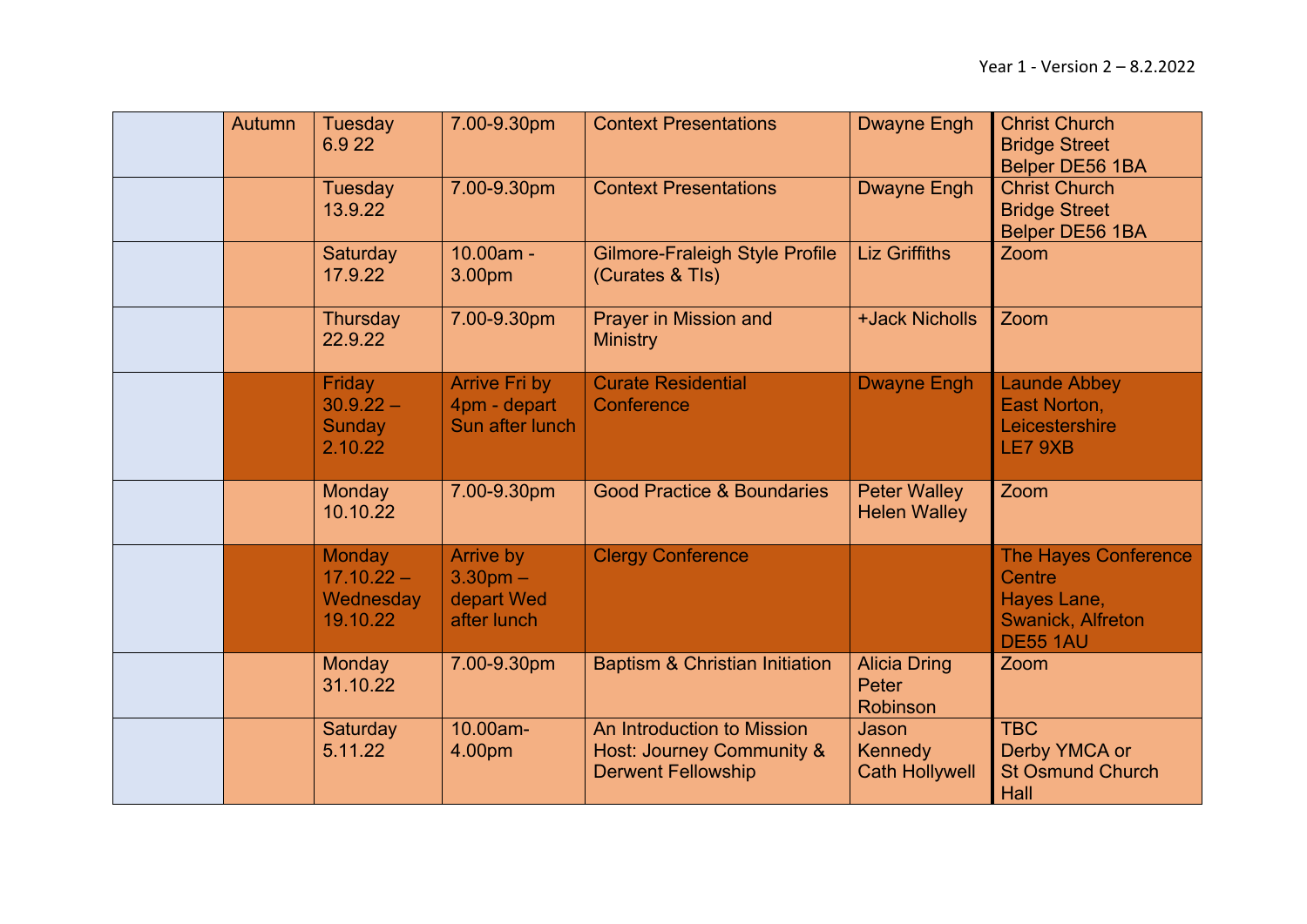|               | Tuesday<br>22.11.22                         | 7.00-9.30pm                   | <b>Funeral Ministry</b>                                                        | <b>Dwayne Engh</b><br><b>Julian</b><br><b>Hollywell</b> | Zoom                                                             |
|---------------|---------------------------------------------|-------------------------------|--------------------------------------------------------------------------------|---------------------------------------------------------|------------------------------------------------------------------|
| <b>Spring</b> | Meet bi-<br>monthly<br>throughout<br>curacy | Plan 2.5 hrs<br>per session   | <b>Start Meeting monthly with</b><br>your Reflective Practice<br><b>Groups</b> |                                                         | Arranged by your<br><b>Group Facilitator</b>                     |
|               | Monday<br>9.1.23                            | 2.00-3.30pm                   | Peer Driven Learning:<br><b>Reflections on Christmas</b>                       | <b>Dwayne Engh</b>                                      | Zoom                                                             |
|               | Tuesday<br>10.1.23                          | 2.00-3.30pm                   | <b>Introduction to Reflective</b><br><b>Practice Groups</b>                    | <b>Dwayne Engh</b>                                      | Zoom                                                             |
|               | 16.1.23                                     | DUE by noon                   | 2 Portfolio Reflections DUE                                                    |                                                         |                                                                  |
|               | 21.1.23                                     | 10.00-2.00pm                  | <b>Portfolio Surgery</b><br>(OPTIONAL)                                         |                                                         | <b>Church House</b>                                              |
|               | Saturday<br>4.2.23                          | 10.00-4.00pm                  | The Outward Facing Church<br>Host: Barlborough & Clowne                        | Jason<br>Kennedy<br><b>Bryony Taylor</b>                | <b>Venue TBC</b>                                                 |
|               | 1.3.23                                      | DUE by noon                   | <b>Pre-Priesting Reports DUE</b><br>(TI, Lay Person, Self-<br>Evaluation)      | Curate                                                  |                                                                  |
|               | Friday<br>$10.3.23 -$<br>Sunday<br>12.3.23  | Fri 4pm to Sun<br>after lunch | <b>Curate Residential</b><br>Conference                                        | <b>Dwayne Engh</b><br>Sandra Cobbin                     | <b>Launde Abbey</b><br>East Norton,<br>Leicestershire<br>LE7 9XB |
|               | <b>During</b><br>March &<br>April           | <b>TBC</b>                    | <b>Individual Title Review</b><br>Meetings with<br>TI, Curate & OMDO           | Dwayne Engh                                             | Curate's or TI's home                                            |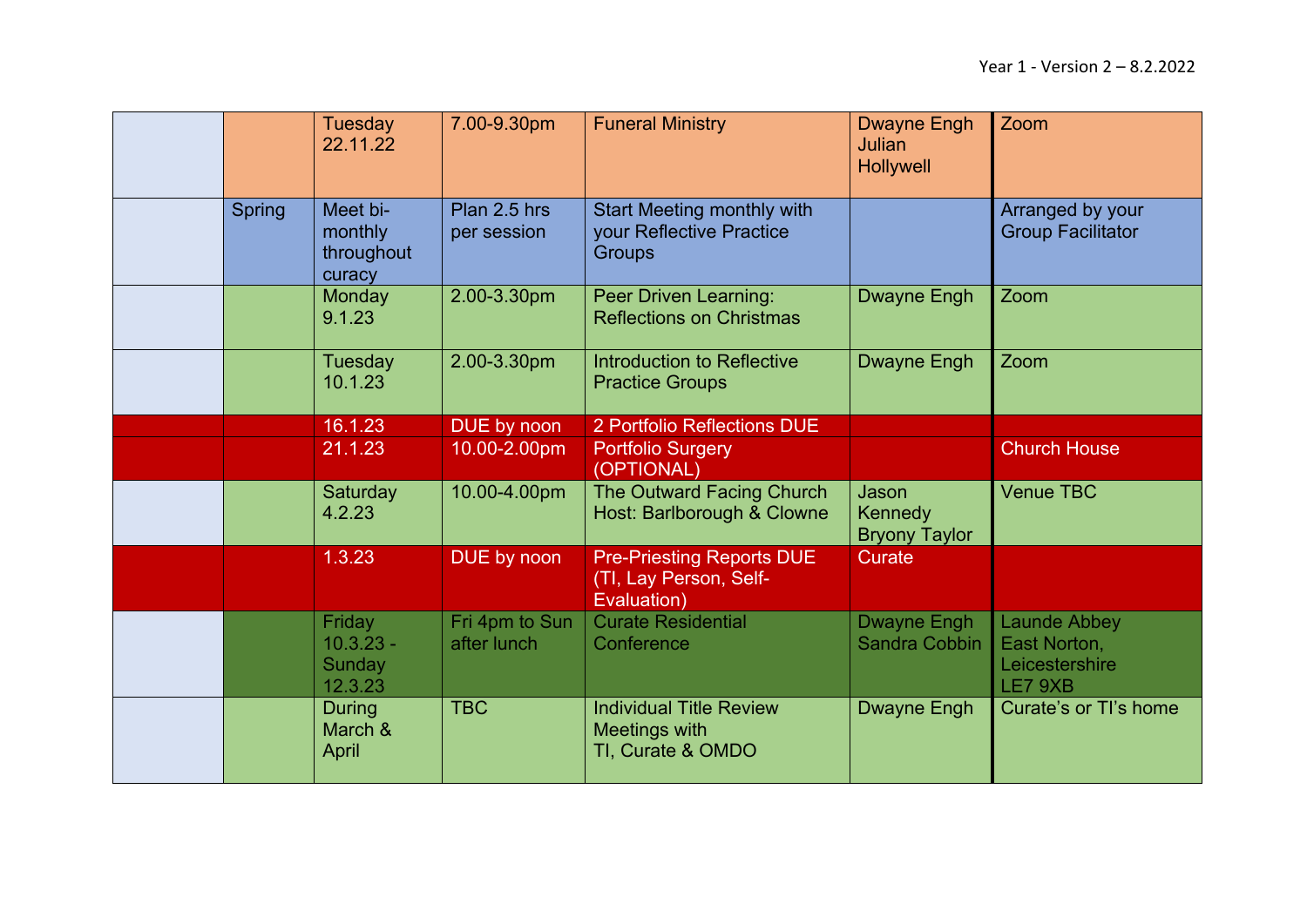|               | <b>Spring</b>                                         |                         | <b>Individual Meetings with</b><br><b>Bishop</b>                        | +Libby                                                                | <b>Bishop House</b>                                                                                       |
|---------------|-------------------------------------------------------|-------------------------|-------------------------------------------------------------------------|-----------------------------------------------------------------------|-----------------------------------------------------------------------------------------------------------|
|               | 9.5.23                                                | DUE by noon             | <b>Learning Plans DUE</b>                                               | <b>Curate</b>                                                         |                                                                                                           |
| <b>Summer</b> | Monday<br>24.4.23                                     | 2.00-3.30pm             | <b>Peer Driven Learning:</b><br><b>Reflections on Lent &amp; Easter</b> | <b>Dwayne Engh</b>                                                    | Zoom                                                                                                      |
|               | <b>Thursday</b><br>18.5.23                            | 10.00am-<br>2.30pm      | <b>Becoming a Priest</b>                                                | <b>Dwayne Engh</b>                                                    | <b>St Peter's</b><br>in the City<br><b>St Peter's Centre</b><br><b>St Peter's Street</b><br>Derby DE1 1SN |
|               | <b>Monday</b><br>22.5.23                              | 7.00-9.30pm             | <b>Presiding at the Eucharist</b>                                       | <b>Dwayne Engh</b>                                                    | St Peter's<br>in the City<br><b>St Peter's Centre</b><br>Derby DE1 1SN                                    |
|               | Saturday<br>10.6.23                                   | 9.30-3.30pm             | Listening to God &<br>Community<br><b>Host: Tideswell</b><br><b>TBC</b> | Jason<br><b>Kennedy</b><br><b>Gillian White</b><br><b>Simon White</b> | <b>Tideswell Parish</b><br><b>Church Rooms</b>                                                            |
|               | Completed<br>well before<br>ordination                |                         | <b>Safeguarding Training</b>                                            | Safeguarding<br>Team                                                  | online                                                                                                    |
|               | <b>TBC</b>                                            | <b>TBC</b>              | <b>Ordination Rehearsal</b>                                             |                                                                       | <b>Derby Cathedral</b>                                                                                    |
|               | Wednesday<br>$28.6.23 -$<br><b>Saturday</b><br>1.7.23 | All day                 | <b>Ordination Retreat</b>                                               |                                                                       | <b>Makeney Hall Hotel</b>                                                                                 |
|               | <b>Sunday</b><br>2.7.23                               | Afternoon<br><b>TBC</b> | <b>Ordination of Priests</b>                                            |                                                                       | <b>Derby Cathedral</b>                                                                                    |